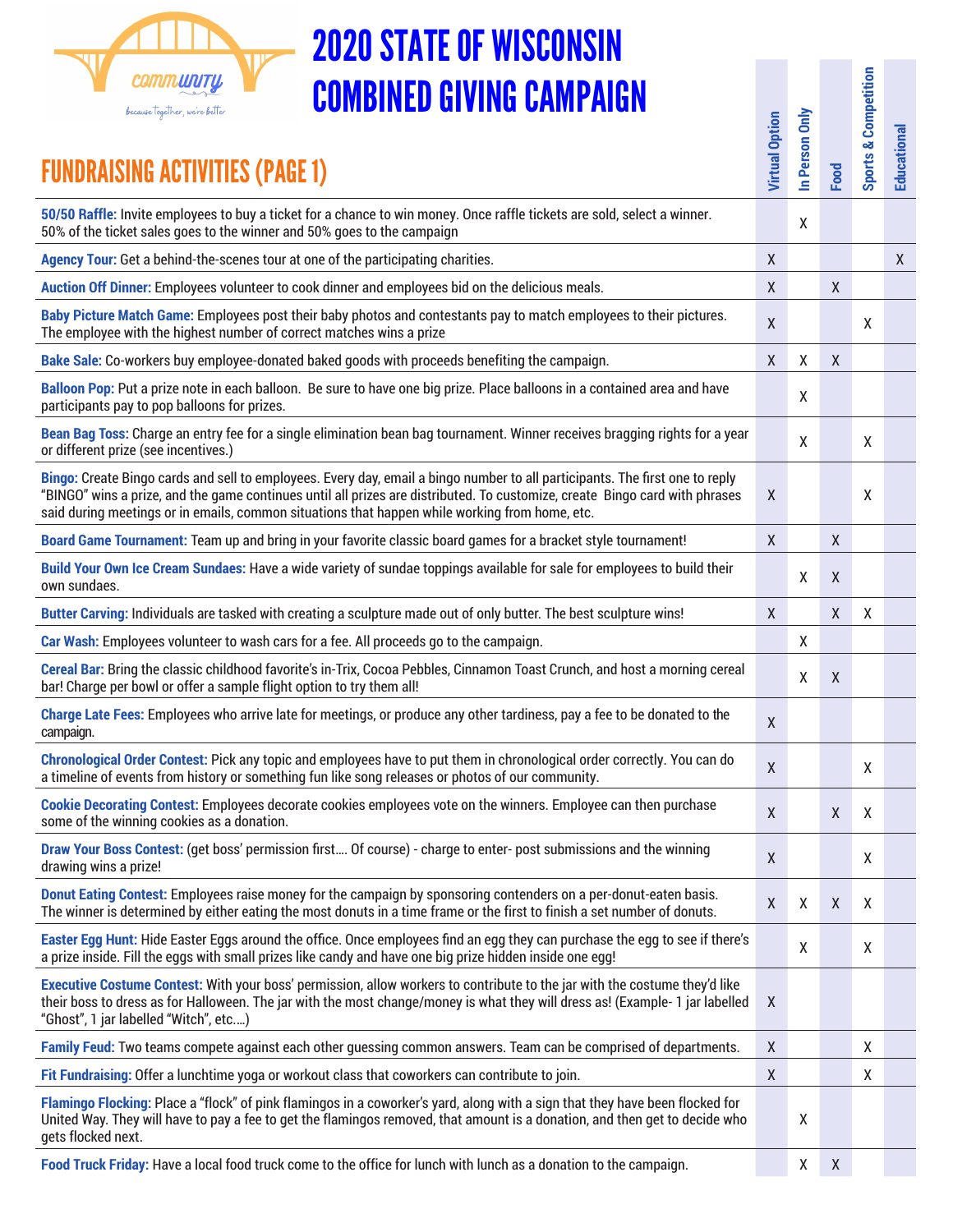|  | <b>COMMUNTY</b>                |  |
|--|--------------------------------|--|
|  | because together, we're better |  |

| because together, we're better                                                                                                                                                                                                                                                                                                                                                                                                                              | <b>Virtual Option</b> | In Person Only |      | <b>Sports &amp; Competition</b> |                    |
|-------------------------------------------------------------------------------------------------------------------------------------------------------------------------------------------------------------------------------------------------------------------------------------------------------------------------------------------------------------------------------------------------------------------------------------------------------------|-----------------------|----------------|------|---------------------------------|--------------------|
| <b>FUNDRAISING ACTIVITIES (PAGE 2)</b>                                                                                                                                                                                                                                                                                                                                                                                                                      |                       |                | Food |                                 | Educational        |
| Guess the Number: Fill a clear jar with candy and have employees pay for a chance to guess the number of pieces in the jar.<br>The most accurate guess wins the candy                                                                                                                                                                                                                                                                                       | $\boldsymbol{X}$      |                |      | χ                               |                    |
| Ice Cream Cart: On a hot day, visit employee cubicles and offices selling popsicles, ice cream sandwiches and other<br>cold snacks. Donate proceeds to the campaign.                                                                                                                                                                                                                                                                                        |                       | X              | X    |                                 |                    |
| Jeans Days: Charge employees a fee to wear jeans to work. Employees can several days in bulk for a discounted price.                                                                                                                                                                                                                                                                                                                                        |                       | X              |      |                                 |                    |
| Jeopardy: Create a custom Jeopardy board (or play online using a site like JeopardyLabs.com). Teams pay to play and<br>prizes are awarded to winners.                                                                                                                                                                                                                                                                                                       | $\boldsymbol{X}$      |                |      | X                               |                    |
| Kickball Tournament: Teams donate a small sum to participate. Spice up the game by adding obstacles that can be "pur-<br>chased" by teams or individuals. Example: the opposing team has to kick with their nondominant foot.                                                                                                                                                                                                                               |                       | X              |      | Χ                               |                    |
| Lego Competition: Embrace your inner child and host a lego building competition around your campaign theme.                                                                                                                                                                                                                                                                                                                                                 | X                     |                |      | Χ                               |                    |
| Lunch and Learns: Welcome a charity speaker to talk about an issue facing our community and how their organization<br>is working to address it.                                                                                                                                                                                                                                                                                                             | $\pmb{\chi}$          |                | χ    |                                 | $\mathsf X$        |
| Massage Therapist: A massage therapist, preferably one that is willing to donate time, visits the workplace and<br>employees pay for time slots to be massaged. Proceeds go to benefit the campaign.                                                                                                                                                                                                                                                        |                       | X              |      |                                 |                    |
| Minute to Win It: Put together several games from the show "Minute to Win It" and have team members compete.<br>Encourage leadership play and invite everyone to watch.                                                                                                                                                                                                                                                                                     |                       | X              |      |                                 |                    |
| Nacho/Pretzel Sale: Sell large plates of nacho and/or soft pretzels with cheese and jalapeno peppers. Donate proceeds<br>to the campaign.                                                                                                                                                                                                                                                                                                                   |                       | X              | X    |                                 |                    |
| Office Flocking: Make cut-outs of pink flamingos (or another animal!) and charge co-workers to flock other people's offices<br>or cubes. Take the cut-outs or plastic flamingos and decorate the flockees area.                                                                                                                                                                                                                                             |                       | X              |      |                                 |                    |
| Office Olympics: Have a tricycle or office chair race. Use items around your work location for golfing, shooting baskets, etc.<br>Have spelling contests, typing contests, competitions to develop the most persuasive or most complimentary memo, etc.<br>Devise rules for each race in advance and seek participants, combine the event with a cookout as an incentive and design-<br>ing award medals to display in the cubicles of winners.             |                       | X              |      | χ                               |                    |
| Online Classes: Employees pay to participate in a virtual class hosted by one of your colleagues, like painting,<br>cooking, yoga, etc. You could also find someone to donate their time so all proceeds go to the campaign.                                                                                                                                                                                                                                | X                     |                | X    | X                               | X                  |
| Order Up!: Take orders from your co-workers for take out from their favorite restaurant. Pick up the food and charge a<br>delivery fee benefiting the campaign.                                                                                                                                                                                                                                                                                             | $\boldsymbol{X}$      | X              | X    |                                 |                    |
| Parking for Pledges: Pledges of a certain amount are entered into a drawing for a premium parking space for a particular<br>time frame.                                                                                                                                                                                                                                                                                                                     |                       | X              |      |                                 |                    |
| Penny Wars: Divide the office by department or teams and have a money jar assigned to each. Members of each department<br>deposit pennies, nickels, and dimes into their own jar and place quarters or "green" into the jars of the other departments.<br>Pennies count as positive while quarters and "green" are negative. The department with the highest number (or often the<br>case, the least negative number) wins a lunch provided by the company. |                       | X              |      | X                               |                    |
| Pet Match Contest: Employees upload a picture of their pet and employees pay to match employees up with the pet photo                                                                                                                                                                                                                                                                                                                                       | $\mathsf{X}$          |                |      | X                               |                    |
| Pet Photo Contest: Employees upload a picture of their pet and employees vote on the cutest pet photo, silliest pet photo,<br>etc.                                                                                                                                                                                                                                                                                                                          | $\boldsymbol{X}$      |                |      | X                               |                    |
| Picture Challenge: Employees submit a picture of what motivates them to give back.                                                                                                                                                                                                                                                                                                                                                                          | $\pmb{\mathsf{X}}$    |                |      |                                 |                    |
| Pie Toss: For a fee, employees nominate one another to receive a pie in the face. The top four with the most votes receive a<br>pie in their face.                                                                                                                                                                                                                                                                                                          | $\pmb{\chi}$          | X              | X    | $\boldsymbol{X}$                |                    |
| Potluck: Post a sign-up sheet for employees to bring entrees, salads, and desserts to ensure a variety of good food.                                                                                                                                                                                                                                                                                                                                        |                       | X              | Χ    |                                 |                    |
| PowerPoint Competition: Teams will be assigned a random topic and will be given 5 minutes to present a PowerPoint<br>presentation on the topic. Pick a random topic, preferably something obscure, Invite coworkers to watch and vote on which<br>presentation was the best.                                                                                                                                                                                | $\boldsymbol{X}$      |                |      | X                               | $\pmb{\mathsf{X}}$ |